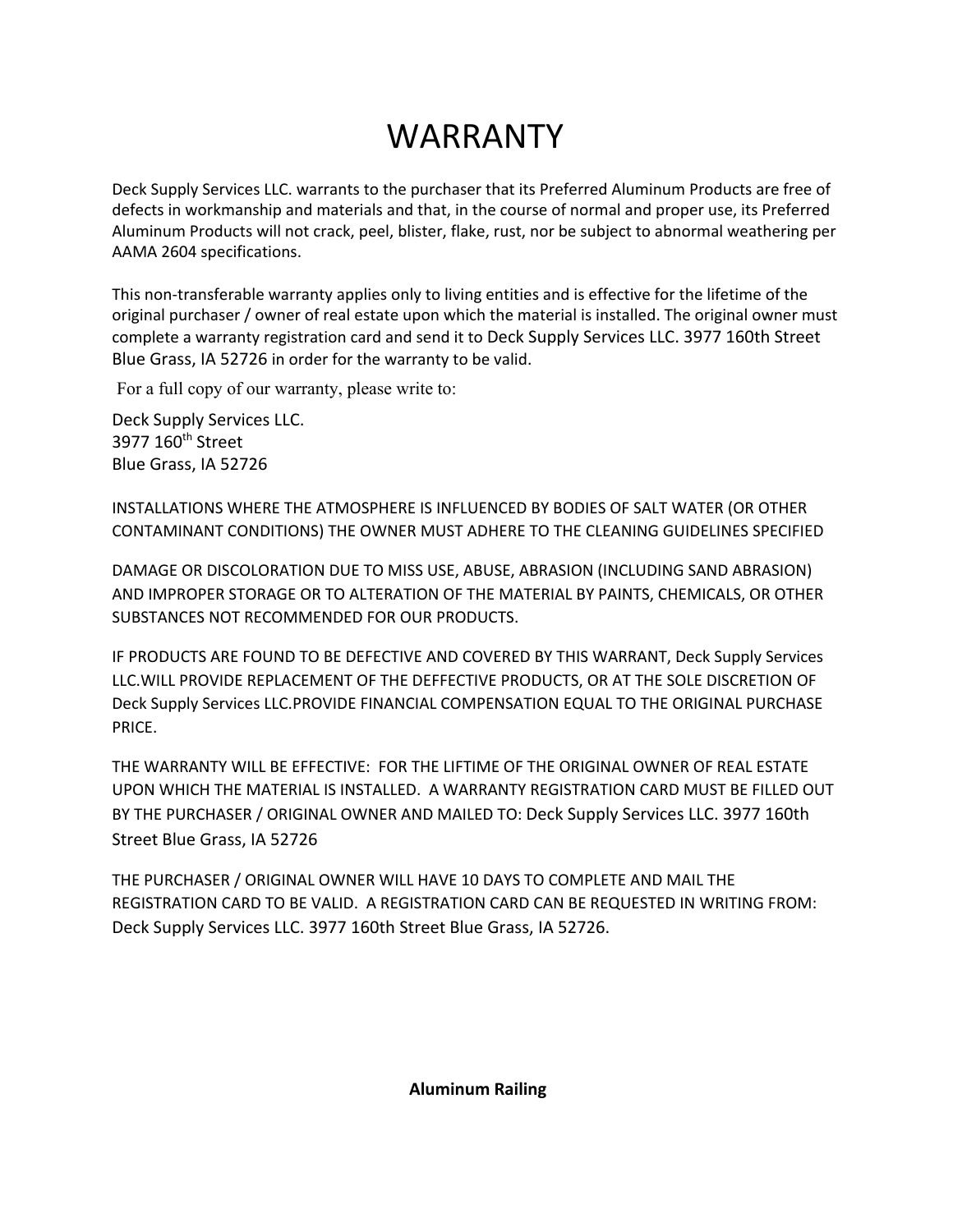### **DECK SUPPLY SERVICES LLC.**

#### **LIFETIME LIMITED WARRANTY Preferred Aluminum Railing Products**

Deck Supply Services LLC. warrants to the purchaser that Preferred Aluminum Railing Products, Baluster are free of defects in workmanship and material and that, in the course of normal and proper use, its Preferred Aluminum Products will not crack, peel, blister, flake, or rust per *AAMA 2604* specifications.

This Warranty covers:

● Any defect in material and workmanship

Warranty Registration:

● For the lifetime of the owner of real estate upon which the material is installed. A warranty registration card must be filled out and mailed to Deck Supply Services LLC. 3977 160<sup>th</sup> Street, Blue Grass, IA 52726. The original owner will have 10 days to complete and mail the registration card to be valid. A registration card can be registered in writing from: Deck Supply Services LLC. 3977 160th Street, Blue Grass, IA 52726

Warranty applies to:

- The purchasing owner. Proof of purchase must be provided. This is a Limited Lifetime Warranty
- The Limited Lifetime Warranty applies only to living entities. Non-living entities shall include but not be limited to governments, municipalities, corporations, and commercial operations. All non-living entities shall receive a 20-year limited warranty from the date of purchase.

Warranty claim process:

- Contact the dealer or distributor who sold or installed the Preferred Aluminum Products, or write Deck Supply Services LLC. 3977 160th Street, Blue Grass, IA 52726, or call Deck Supply Services at 563-519-2291 within 30 days of discovering of the claimed defect.
- If Aluminum Products are found to be defective and covered by this warranty. Deck Supply Services will provide replacement of the defective Preferred Aluminum Products, or at the sole discretion of Deck Supply Services LLC. provide financial compensation equal to the original purchase price.
- Gloss Retentions and Fade (Delta E) reading will be measured on a clean surface free of dirt, chalk, oxidized film or other contaminants per AAMA 2604.

Limitations & Conditions not covered:

- Damage caused by faulty installation, or from improper application (Deck Supply Services will provide installation guidelines upon request).
- Damage attributable to vandalism, accidents or other casualties, impact of objects, or exposure to atmospheric pollutants or conditions other than natural weather processes, fire, earthquakes or other Acts of god.
- Damage or discoloration due to misuse, abuse, abrasion, and improper storage or to alteration of material by paints, chemicals, or other substances not recommended for Preferred Aluminum Products.